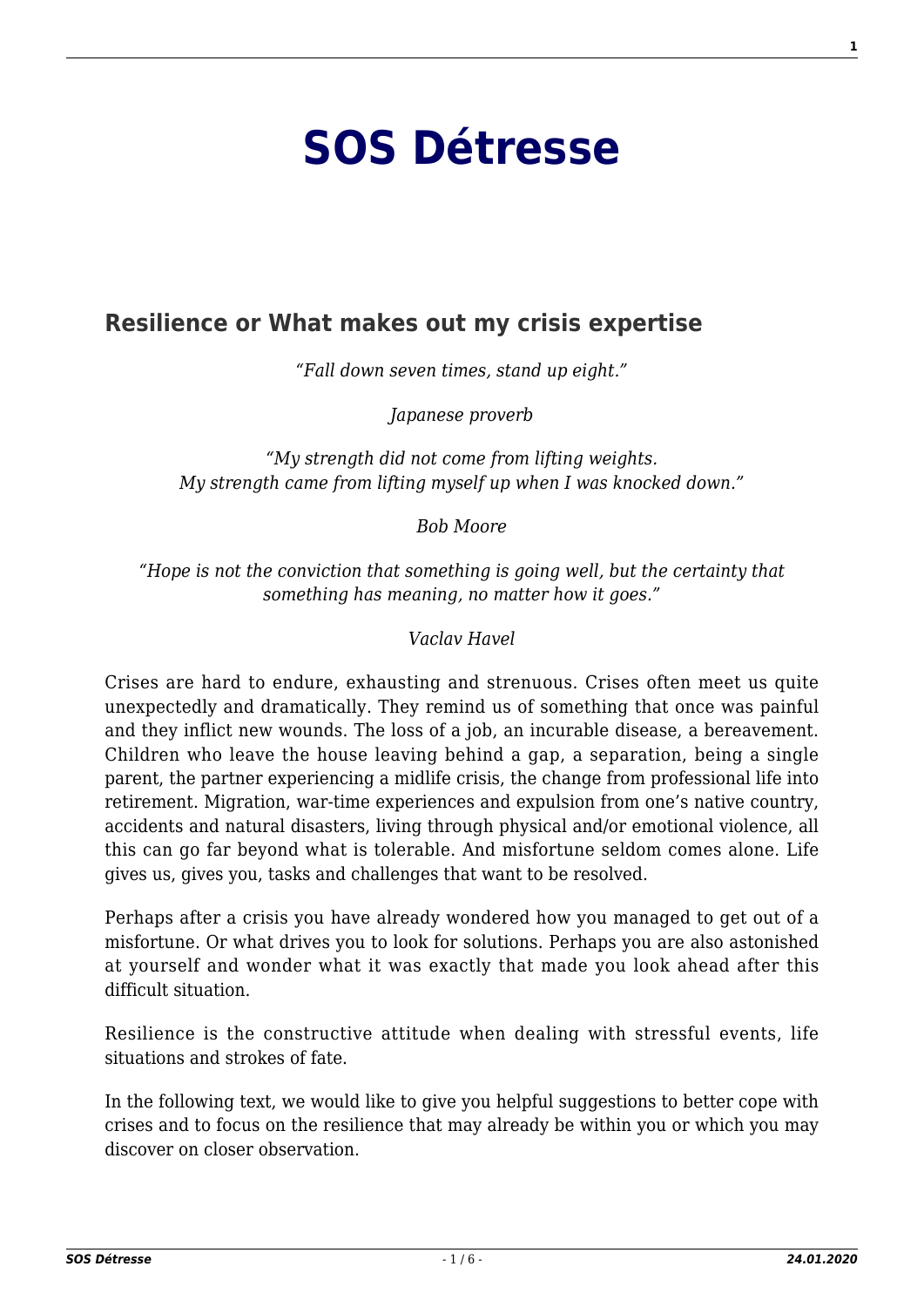#### **What does resilience really mean?**

<span id="page-1-0"></span>Researchers call resilience the inner toughness which helps some people to cope with heavy loads without going to pieces. This strength, if not already firmly anchored, can be acquired in all phases of life[\[1\]](#page-5-0). It describes a forcefulness that helps master the ups and downs of life and even offers a chance to grow from these experiences.

Resilience means more than just being a roly-poly doll: it means controlling oneself and not having the feeling of being at the mercy of external circumstances.

Resilience is made up of various factors including optimism, acceptance, selfresponsibility, solution orientation and a forward-looking attitude as well as the ability to build relationships that provide support in difficult life situations[\[2\]](#page-5-1).

<span id="page-1-1"></span>Resilience is also characterized by how stress-resistant a person is, how he regenerates himself and also how able he is to process and successfully integrate the letdowns of his own biography.

#### **Resilience as immune system of the soul**

Similar to the physical immune system, you can strengthen your mental immune system as well as your resilience. From previous crises you may already have acquired some resilience and experience on how to deal with stress, how to "digest" or successfully integrate demanding experiences.

All these experiential values could be of use to you when your body signals that something is wrong: Or is it your mind with the same thoughts running around and keeping you awake? Is it your stomach rumbling when you are thinking of a particular situation or is it your heart racing when you are under pressure or severely challenged job-wise? Then your body could be the soundboard of your soul telling you to look more closely at what the problem is.

The more consciously and carefully you observe yourself and recognize (warning) signals at an early stage, the better you can apply or increase your resilience. Similar to the physical immune system, you build up your strength which allows you to better cope with crises.

Perhaps you remember your last crisis situation in which you felt wretched but then saw light at the end of the tunnel: Perhaps because you accepted the inevitable. After a time of revolving around the problem, you have reflected on your strengths and have looked ahead.

Do you know the story about the two frogs that fell into a bucket of cream?

*One was disheartened. After a short while he stopped struggling and drowned. The other frog did not give up. He struggled and struggled until the cream turned to butter. This enabled him to climb out of the bucket.*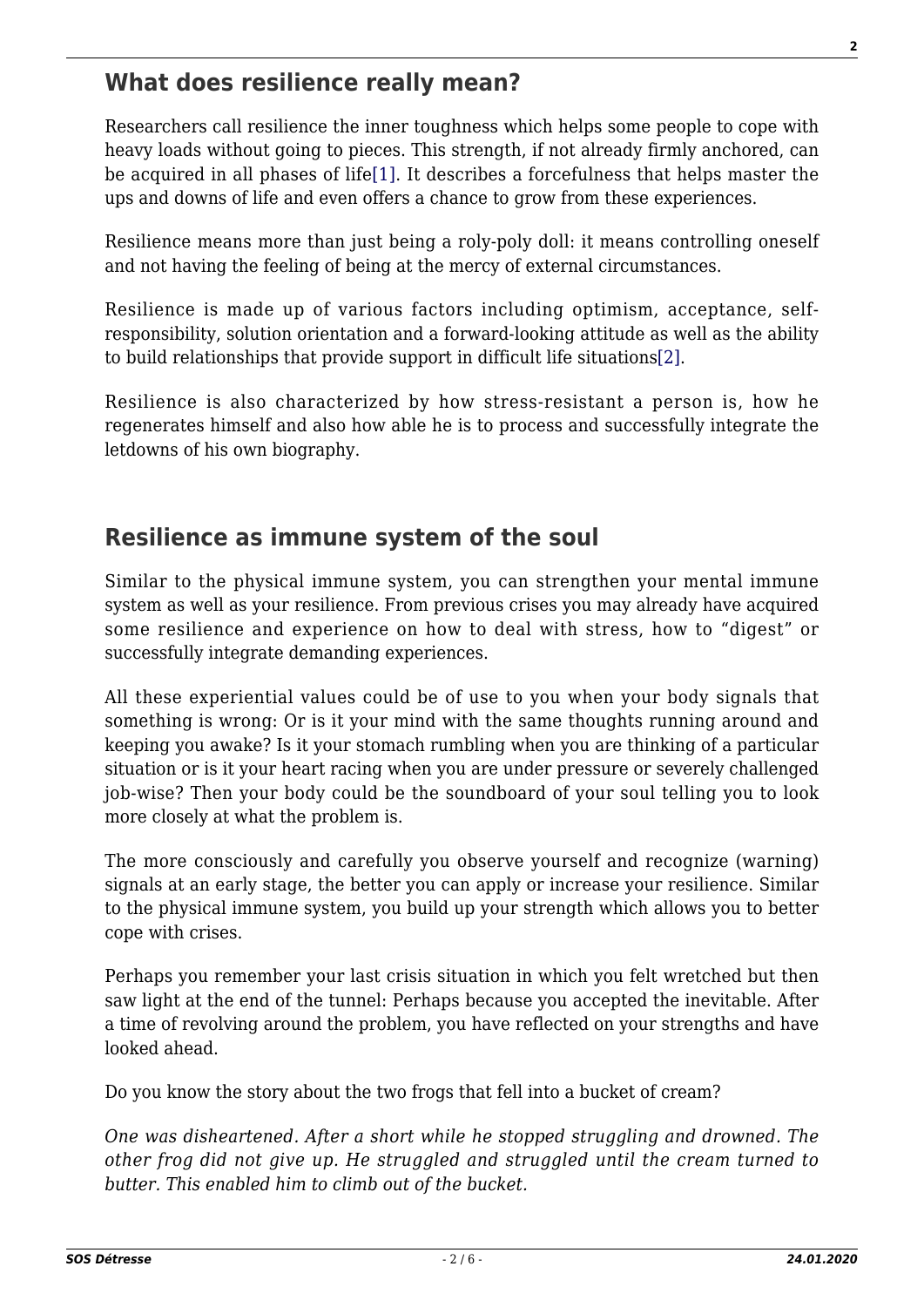Perhaps you have an idea how you might "climb out of the bucket"? Perhaps you already belong to those who do not give up and know what you need? Perhaps you are one of those who are just becoming aware of the resilience that has so far slumbered in you – unheeded?

#### **The turning point between the worlds: the old behind me, the new still ahead of me**

You may know this feeling of uncertainty, insecurity or restlessness. Or a throbbing sound in your head, a dry mouth, butterflies in your stomach like before leaving for an unknown country, or you may feel a dizzy sensation when looking down from a height. Do you know this or a similar feeling when on the threshold of something new, when it feels like there is no turning back?

How can people succeed in taking something positive out of crises, upheavals, failures and disappointments, something that makes them more alive and ultimately makes them grow?

It is the natural order of things that children will leave the parental "nest". The mother, who for years has met the children's needs, feels emptiness when this finally happens. She grieves and fear gets a grip on her. But then she succeeds in finding access to her own needs.

A man learns that he is terminally ill. He plunges into a crisis, he struggles with himself and with his life, with his hitherto missed opportunities. He shuts himself off from his family and friends, he is unapproachable for a long time. After spending time on his own, he can re-establish contact with people he cares about and who want to offer him support and affection. Now he can accept them well.

A family must flee from their native country. For the first time in a long while they feel safe in the country that has given them shelter. But there everything is different: the language, the culture, the food, the climate, the small apartment, the school. This gives rise to conflicts in the family and the couple often argue. Everyone is homesick. The adults are not afraid to openly discuss this and thus, together, they will develop solutions.

In the crisis, all these people have mobilized their own forces despite unfavorable initial situations, general conditions or unalterable facts. They did not give up but remembered their strengths. That gave them confidence to face the future.

These people have looked at what they themselves can tackle in this situation in order to return to what is personally good for them. However, this meant first of all to throw off ballast and leave something behind which was perhaps also unpleasant or painful.

## **Resilience also means bearing growing pains**

This condition can feel like severe growing pains reaching to the core which we would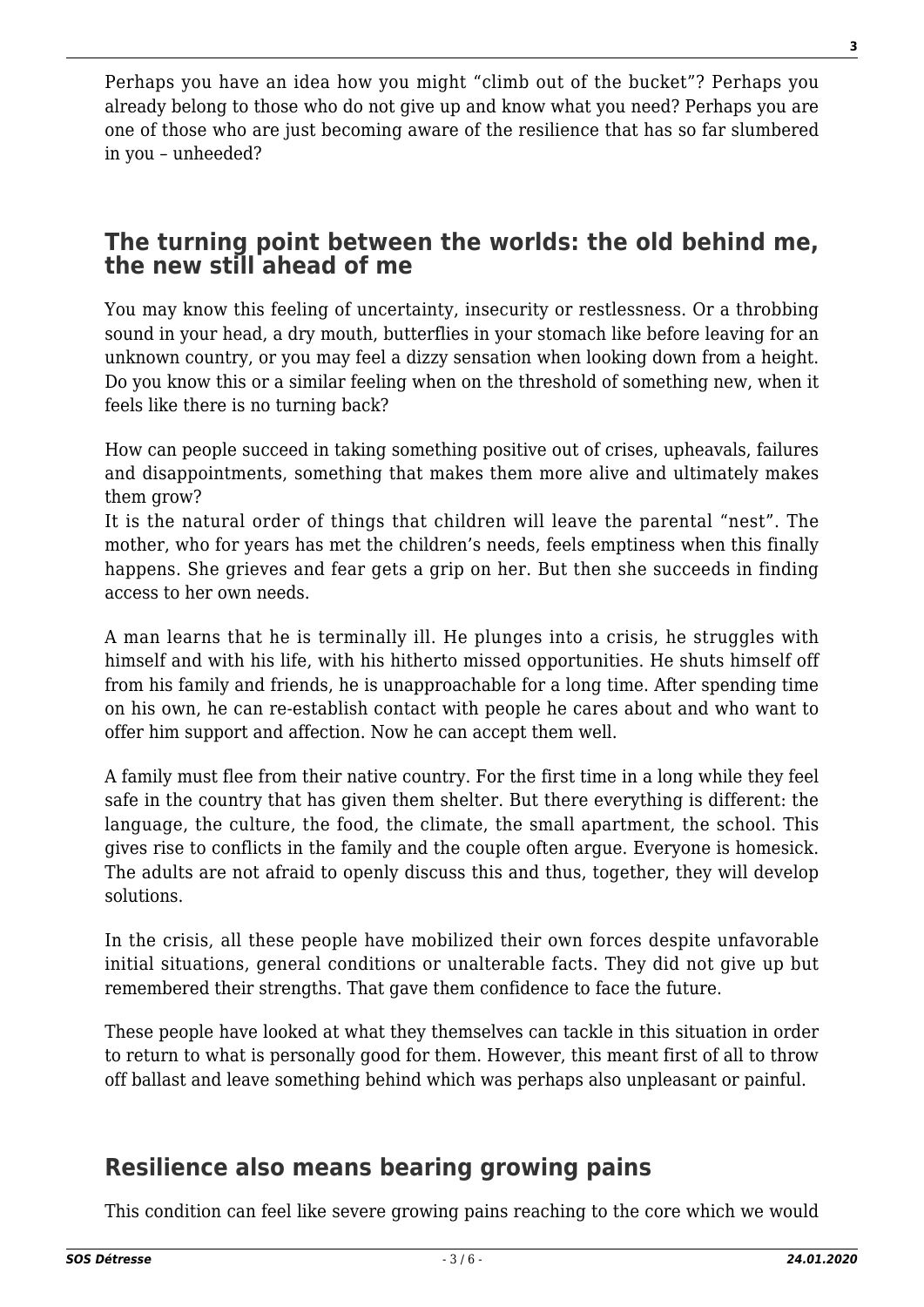rather not have or get rid of as soon as possible. Thus resilience also includes the ability to accept what we can't change. And that in the midst of the painful process of growth which is the gain of the resilience force. Hence, like a tree which grows bigger and adds an annual ring each year, this also applies to resilience. Each growth and the associated pain will add a bit more wisdom and strength.

The woman or mother who had to let go of her children; the man who has to live with his illness and the family who dares a new beginning: they all have become aware that they have to pass through this bottleneck in order to progress.

This can be unpleasant and also lead you to your breaking point during your personal crisis. Maybe it can help you to think about what has helped you ease the pain when you were in a similar situation.

# **Fear and grief as allies**

In this process, it is entirely normal to be afraid: fear of the "empty nest" when the children leave home, fear of pain or death, fear of fleeing, fear of the unknown. These fears are completely individual and express themselves in different ways.

Grief can set in similar to fear: letting go of grown-up children, mourning the life we cannot lead like we used to due to illness, losing one's home and family.

If you are able to look at these feelings with compassion for yourself, you have the chance to finally care for long-standing bottled-up wounds, and perhaps also to cure them. Grief and anxiety will then become your helpful companions in caring for yourself. Fear and grief will seem less threatening and painful.

You may identify with one of the following examples or you have made your own individual experiences.

The mother, who is also a woman, who becomes aware that she has not lived her womanhood for a long time. The sick man who has hitherto kept his family together and who is allowed to ask for support. The family which has lived for a long time in uncertainty and fear (of death) and which can now consider itself safe. They can adjust to the new culture or start a new life.

# **Qualities and resources**

Beside fear and grief as allies, resources and qualities serve as a counterbalance. These will characterize you. Some need to be discovered or rediscovered.

Just like the mother who gave up her favourite pastime, dancing, and has now enrolled in an evening course. Pleasure and energy return as well as the fun to be in contact with other people. Through this contact she finds access to her new job as a tutor.

After a long period of parting grief, the man finds strength in nature. Going out alone does him good. Now and then he helps out in a neighbouring nature conservation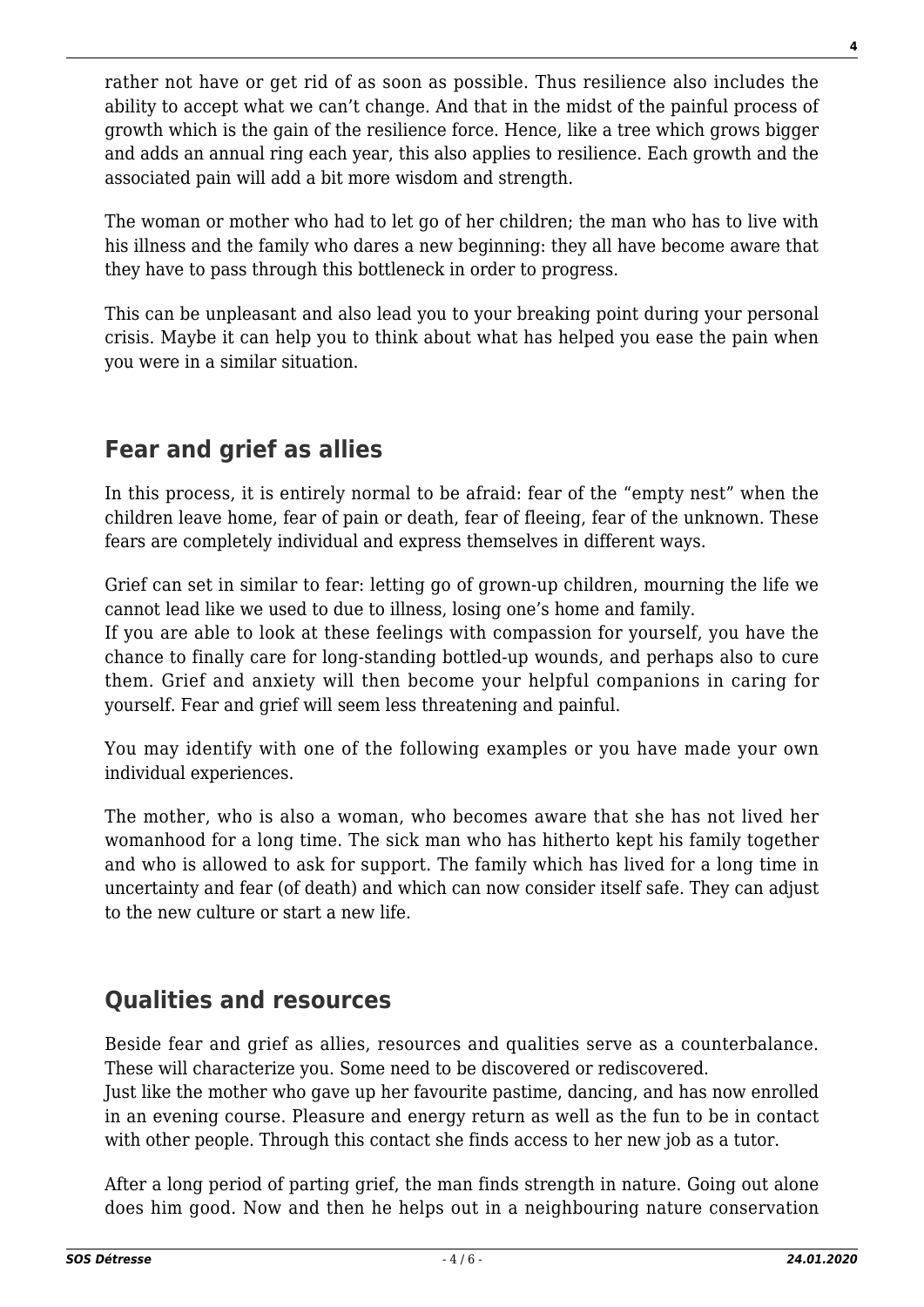center. He can accept the support offered to him. His family and friends experience him now much more open and lively.

Bit by bit, the family is doing better at their place of refuge. Although they know that there are still some obstacles to overcome till they have settled down, they face the future with confidence. They can look ahead and become part of the society, each in his own way.

As the examples show, resources can be very diverse. This also applies to what you call your resilience. It is worth looking for what gives you strength in these situations. It is also helpful to look at your personal successes and what you have contributed to achieve them.

Thus, it takes much individual work to explore one's own feelings. Searching for resources is comparable to finding a rough diamond. This then also needs several stages of cutting and polishing to make it sparkle in all its beauty. This radiance gradually becomes visible and will be noticed by your surroundings. Perhaps you realize that you have a different effect on your environment and that you can also approach people differently.

## **Stretch a net before you let yourself fall**

Resilience also means having a secure network in a time of crisis: trusted persons in the family or among friends / colleagues. This also includes other people who may be important for your issues: be this a professional group with the same goal, a self-help group, a counselling centre, a therapist.

The more stable your network is the better it will hold when you fall back on it. Then you can also let yourself go. Friendship is a "give and take". There is a time when you can give just as there is a time when you can "take". In such situations you are permitted to do this. Just as you are then permitted to bother other people with how you are feeling.

You may also notice that during this time you do not feel at ease with different people. Likewise, it is then okay if you protect yourself or temporarily withdraw. Reflect on who makes you feel better and what gives you energy.

## **Life goes on – the first step!**

By becoming aware of your new-found potential, you return from the crisis back to life, at your pace, with your abilities. Perhaps you will feel like after a visit to the sauna: refreshed, tired and at the same time deeply relaxed. Perhaps you would first like to lie down and rest. At the same time, now is probably the right moment to take the first step. You will become more active and you will emerge mentally strengthened from the crisis.